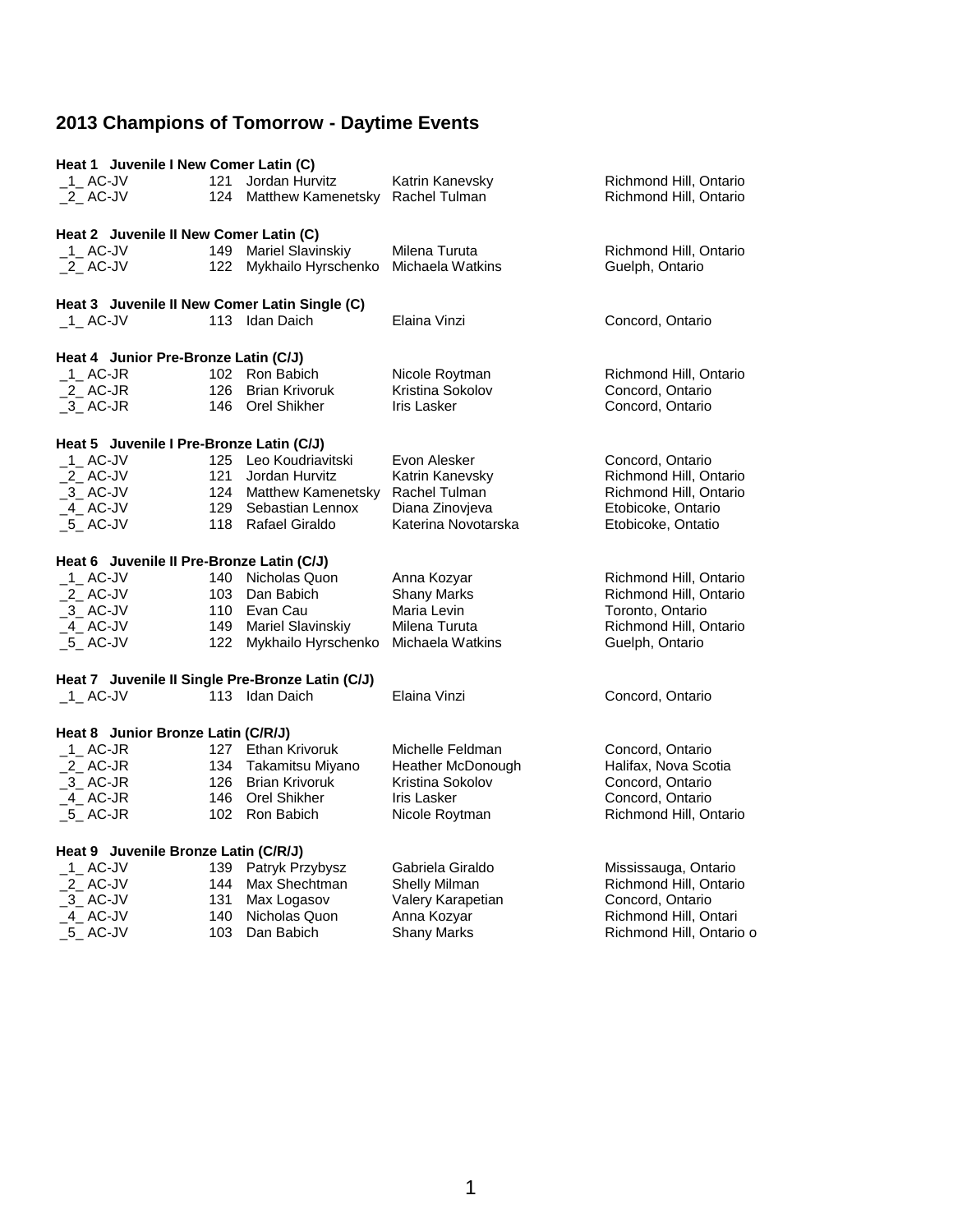| Heat 10 Junior Silver Latin (C/R/S)           |                                       |                        |                          |                            |  |  |
|-----------------------------------------------|---------------------------------------|------------------------|--------------------------|----------------------------|--|--|
| $-1$ AC-JR                                    |                                       | 137 Alex Perzan        | Nicole Gorevitz          | Richmond Hill, Ontario     |  |  |
| $_2$ AC-JR                                    | 101                                   | Ron Alesker            | Gabriella Simanovsky     | Concord, Ontario           |  |  |
| $_3$ AC-JR                                    | 105                                   | Tanner Beamish         | Darci Ross               | Mount Uniacke, Nova Scotia |  |  |
| $-4$ AC-JR                                    | 158                                   | Mark Karmalita         | Eliza Kowalchuk          | Concord, ON                |  |  |
| $-5$ AC-JR                                    | 127                                   | Ethan Krivoruk         | Michelle Feldman         | Concord, Ontario           |  |  |
| $_6$ AC-JR                                    | 150                                   | Itay Somin             | Michelle Somin           | Concord, Ontario           |  |  |
| _7_ AC-JR                                     | 116                                   | Danik Dubinko          | Katrin Sukovati          | Concord, Ontario           |  |  |
| $X$ AC-JR                                     | 138                                   | Jacob Perzan           | Liza Gourevich           | Richmond Hill, Ontario     |  |  |
|                                               |                                       |                        |                          |                            |  |  |
| Heat 11 Junior Single Silver Latin (C/S/R)    |                                       |                        |                          |                            |  |  |
| $-1$ AC-JR                                    |                                       | 119 Michael Goldshtain | Sophia Vinzi             | Concord, Ontario           |  |  |
|                                               | Heat 12 Juvenile Gold Latin (C/S/R/J) |                        |                          |                            |  |  |
| $-1$ AC-JV                                    |                                       | 107 Boris Betin        | Emma Plaksa              | Concord, Ontario           |  |  |
| $2$ AC-JV                                     |                                       | 106 Adam Bendersky     | Dana Nemirovsky          | Richmond Hill, Ontario     |  |  |
| Heat 13 Junior Gold Latin (C/S/R/J)           |                                       |                        |                          |                            |  |  |
| $_1$ AC-JR                                    |                                       | 109 Dylan Blyuss       | Deena Mohseni            | Toronto, Ontario           |  |  |
| $2$ AC-JR                                     |                                       | 152 Tim Tkachenko      | Galina Stratan           | Concord, Ontario           |  |  |
| $X$ AC-JR                                     |                                       | 130 Roni Levit         | Simona Gordon            | Concord, Ontario           |  |  |
|                                               |                                       |                        |                          |                            |  |  |
| Heat 14 Junior Pre-Champ Latin (C/S/R/J)      |                                       |                        |                          |                            |  |  |
| $1$ AC-JR                                     |                                       | 104 Michael Bazarsky   | <b>Christine Budniak</b> | Concord, Ontario           |  |  |
| $2$ AC-JR                                     |                                       | 132 Anton LoRi         | Rumi Dolmaya             | Concord, Ontario           |  |  |
| $-3$ AC-JR                                    | 141                                   | Daniel Rito            | Nicole Perel             | Toronto, Ontario           |  |  |
|                                               |                                       |                        |                          |                            |  |  |
| Heat 15 Juvenile I Pre-Bronze Standard (W/Q)  |                                       |                        |                          |                            |  |  |
| $\_$ 1 $\_$ AC-JV                             |                                       | 125 Leo Koudriavitski  | Evon Alesker             | Concord, Ontario           |  |  |
| $-1$ AC-JV                                    |                                       | 144 Max Shechtman      | Shelly Milman            | Richmond Hill, Ontario     |  |  |
| Heat 16 Senior I Bronze Standard (W/F/Q)      |                                       |                        |                          |                            |  |  |
| $_1$ AC-SR1                                   |                                       | 120 Sam Hui            | Anita Leung              | Markham, Ontario           |  |  |
| $_2$ AC-SR1                                   |                                       | 133 Ha To Luong        | Sou May Chow             | Dartmouth, Nova Scotia     |  |  |
| $-3$ AC-SR1                                   |                                       | 154 Allen Wong         | Theresa Wong             | Willowdale, Ontario        |  |  |
|                                               |                                       |                        |                          |                            |  |  |
| Heat 17 Junior Pre-Bronze Standard (W/Q)      |                                       |                        |                          |                            |  |  |
| $_1$ AC-JR                                    |                                       | 146 Orel Shikher       | Iris Lasker              | Concord, Ontario           |  |  |
| $2$ AC-JR                                     | 134                                   | Takamitsu Miyano       | Heather McDonough        | Halifax, Nova Scotia       |  |  |
| $-3$ AC-JR                                    | 126                                   | <b>Brian Krivoruk</b>  | Kristina Sokolov         | Concord, Ontario           |  |  |
| Heat 18 Juvenile II Pre-Bronze Standard (W/Q) |                                       |                        |                          |                            |  |  |
| $\_$ 1 $\_$ AC-JV                             | 140                                   | Nicholas Quon          | Anna Kozyar              | Richmond Hill, Ontario     |  |  |
| $2$ AC-JV                                     | 110                                   | Evan Cau               | Maria Levin              | Toronto, Ontario           |  |  |
| $-3$ AC-JV                                    | 131                                   | Max Logasov            | Valery Karapetian        | Concord, Ontario           |  |  |
|                                               |                                       |                        |                          |                            |  |  |
| Heat 19 Juvenile Bronze Standard (W/F/Q)      |                                       | 151 Anton Tkachenko    | Anna Perzan              |                            |  |  |
| $-1$ AC-JV                                    |                                       |                        |                          | Concord, Ontario           |  |  |
| Heat 20 Adult Bronze Standard (W/F/Q)         |                                       |                        |                          |                            |  |  |
| $-1$ AC-AD                                    |                                       | 120 Sam Hui            | Anita Leung              | Markham, Ontario           |  |  |
| 2_AC-AD                                       |                                       | 160 Gabriel San Jose   | Mimi Starikova           | Toronto, Ontario           |  |  |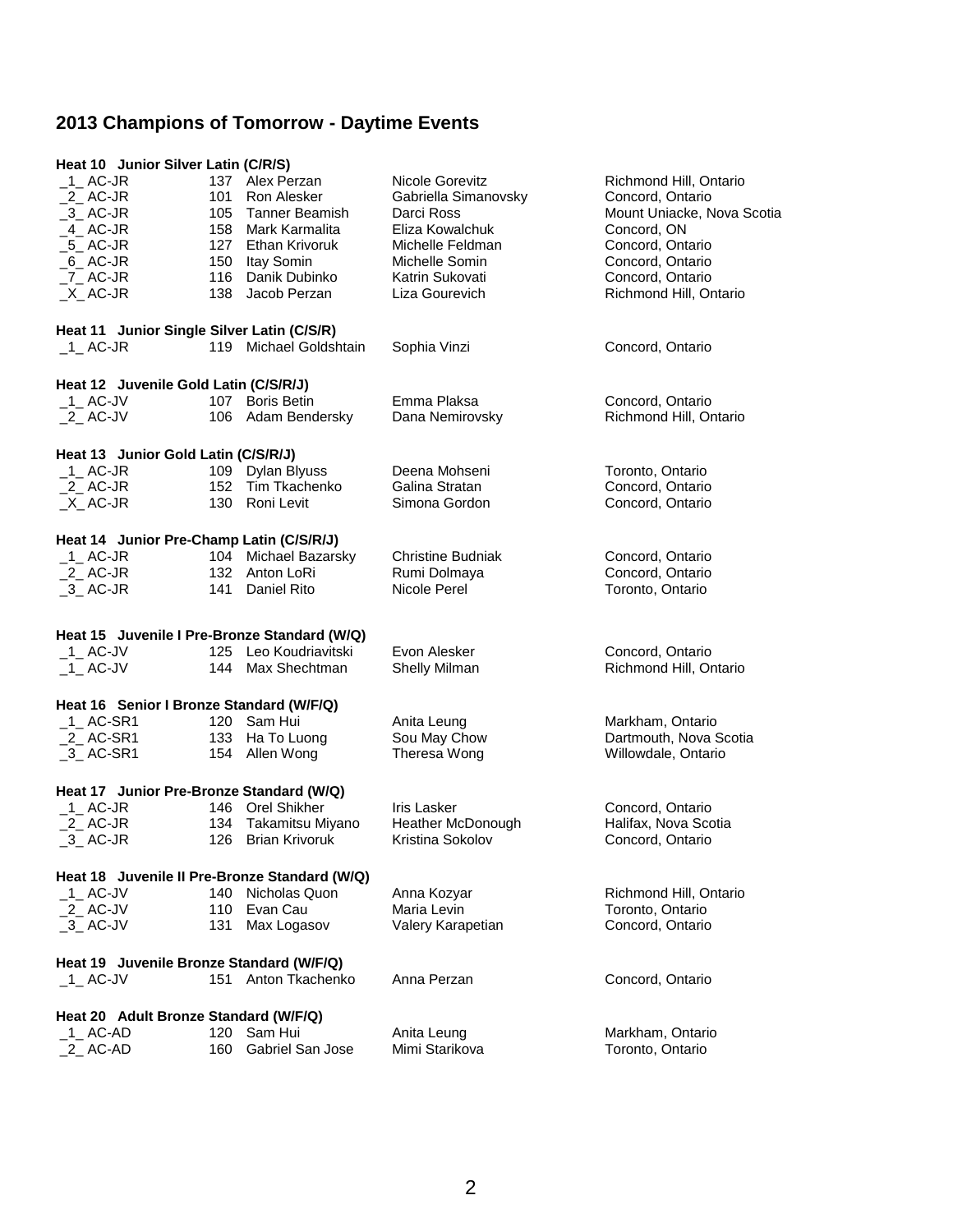| Heat 21 Junior Bronze Standard (W/F/Q)     |                                           |                                         |                                          |                                         |  |  |  |
|--------------------------------------------|-------------------------------------------|-----------------------------------------|------------------------------------------|-----------------------------------------|--|--|--|
| $1$ AC-JR                                  | 101                                       | Ron Alesker                             | Gabriella Simanovsky                     | Concord, Ontario                        |  |  |  |
| $2$ AC-JR                                  |                                           | 127 Ethan Krivoruk                      | Michelle Feldman                         | Concord, Ontario                        |  |  |  |
| 3 AC-JR                                    |                                           | 134 Takamitsu Miyano                    | Heather McDonough                        | Halifax, Nova Scotia                    |  |  |  |
|                                            |                                           |                                         |                                          |                                         |  |  |  |
|                                            | Heat 22 Senior II Bronze Standard (W/F/Q) |                                         |                                          |                                         |  |  |  |
| $1$ AC-SR2                                 |                                           | 120 Sam Hui                             | Anita Leung                              | Markham, Ontario                        |  |  |  |
| $2$ AC-SR2                                 |                                           | 133 Ha To Luong                         | Sou May Chow                             | Dartmouth, Nova Scotia                  |  |  |  |
| $-3$ AC-SR2                                |                                           | 154 Allen Wong                          | Theresa Wong                             | Willowdale, Ontario                     |  |  |  |
| Heat 23 Senior I Silver Standard (W/T/Q)   |                                           |                                         |                                          |                                         |  |  |  |
| $-1$ AC-SR1                                |                                           | 145 Glen Shenton                        | <b>Isabelle Shenton</b>                  | Woodstock, Ontario                      |  |  |  |
| $2$ AC-SR1                                 |                                           | 156 Kevin Yee Loong                     | Angela Yee Loong                         | Oakville, Ontario                       |  |  |  |
| $-3$ AC-SR1                                |                                           | 112 Trevor Cheng                        | Amy Cheng                                | Mississauga, Ontario                    |  |  |  |
| $-4$ AC-SR1                                |                                           | 133 Ha To Luong                         | Sou May Chow                             | Dartmouth, Nova Scotia                  |  |  |  |
| $-5$ AC-SR1                                |                                           | 114 Peter Dang                          | Karen Dang                               | Mississauga, Ontario                    |  |  |  |
|                                            |                                           | 148 Adam Siu                            | Brenda Chu                               |                                         |  |  |  |
| $X$ <sub>_</sub> AC-SR1                    |                                           |                                         |                                          | Mississauga, Ontario                    |  |  |  |
| Heat 24 Junior Silver Standard (W/T/Q)     |                                           |                                         |                                          |                                         |  |  |  |
| $1$ AC-JR                                  |                                           | 101 Ron Alesker                         | Gabriella Simanovsky                     | Concord, Ontario                        |  |  |  |
| $2$ AC-JR                                  | 105                                       | Tanner Beamish                          | Darci Ross                               | Mount Uniacke, Nova Scotia              |  |  |  |
| $-3$ AC-JR                                 |                                           | 152 Tim Tkachenko                       | Galina Stratan                           | Concord, Ontario                        |  |  |  |
|                                            |                                           |                                         |                                          |                                         |  |  |  |
| Heat 25 Senior III Silver Standard (W/T/Q) |                                           |                                         |                                          |                                         |  |  |  |
| 1 AC-SR3                                   |                                           | 133 Ha To Luong                         | Sou May Chow                             | Dartmouth, Nova Scotia                  |  |  |  |
|                                            |                                           |                                         |                                          |                                         |  |  |  |
| Heat 26 Adult Silver Standard (W/T/Q)      |                                           |                                         |                                          |                                         |  |  |  |
|                                            |                                           |                                         |                                          |                                         |  |  |  |
| $-1$ AC-AD                                 |                                           | 142 Scott Ross                          | Sarah Williams                           | London, Ontario                         |  |  |  |
| $2$ AC-AD                                  |                                           | 145 Glen Shenton                        | <b>Isabelle Shenton</b>                  | Woodstock, Ontario                      |  |  |  |
| $-3$ AC-AD                                 |                                           | 156 Kevin Yee Loong                     | Angela Yee Loong                         | Oakville, Ontario                       |  |  |  |
| $-4$ AC-AD                                 |                                           | 112 Trevor Cheng                        | Amy Cheng                                | Mississauga, Ontario                    |  |  |  |
|                                            |                                           |                                         |                                          |                                         |  |  |  |
| Heat 27 Senior II Silver Standard (W/T/Q)  |                                           |                                         |                                          |                                         |  |  |  |
| $_1$ AC-SR2                                |                                           | 133 Ha To Luong                         | Sou May Chow                             | Dartmouth, Nova Scotia                  |  |  |  |
| $X$ AC-SR2                                 |                                           | 148 Adam Siu                            | Brenda Chu                               | Mississauga, Ontario                    |  |  |  |
|                                            |                                           |                                         |                                          |                                         |  |  |  |
| Heat 28 Adult Gold Standard (W/T/F/Q)      |                                           |                                         |                                          |                                         |  |  |  |
| $-1$ AC-AD                                 |                                           | 155 Ignace Wong                         | Margaret Wong                            | Brampton, Ontario                       |  |  |  |
| Heat 29 Senior II Gold Standard (W/T/F/Q)  |                                           |                                         |                                          |                                         |  |  |  |
|                                            |                                           |                                         | Eliza Lazarek                            |                                         |  |  |  |
| 1_AC-SR2<br>$2$ AC-SR2                     |                                           | 128 Martin Lazarek<br>117 Gordon Framst | Joan Framst                              | Aurora, Ontario                         |  |  |  |
|                                            |                                           |                                         |                                          | Guelph, Ontario                         |  |  |  |
| Heat 30 Junior Gold Standard (W/T/F/Q)     |                                           |                                         |                                          |                                         |  |  |  |
| $_1$ AC-JR                                 | 109                                       | Dylan Blyuss                            | Deena Mohseni                            | Toronto, Ontario                        |  |  |  |
| $X$ AC-JR                                  | 130                                       | Roni Levit                              | Simona Gordon                            | Concord, Ontario                        |  |  |  |
|                                            |                                           |                                         |                                          |                                         |  |  |  |
| Heat 31 Senior I Gold Standard (W/T/F/Q)   |                                           |                                         |                                          |                                         |  |  |  |
| _1__ AC-SR1                                | 156                                       | Kevin Yee Loong                         | Angela Yee Loong                         | Oakville, Ontario                       |  |  |  |
| 2_AC-SR1<br>$-3$ AC-SR1                    | 145<br>155                                | Glen Shenton<br>Ignace Wong             | <b>Isabelle Shenton</b><br>Margaret Wong | Woodstock, Ontario<br>Brampton, Ontario |  |  |  |